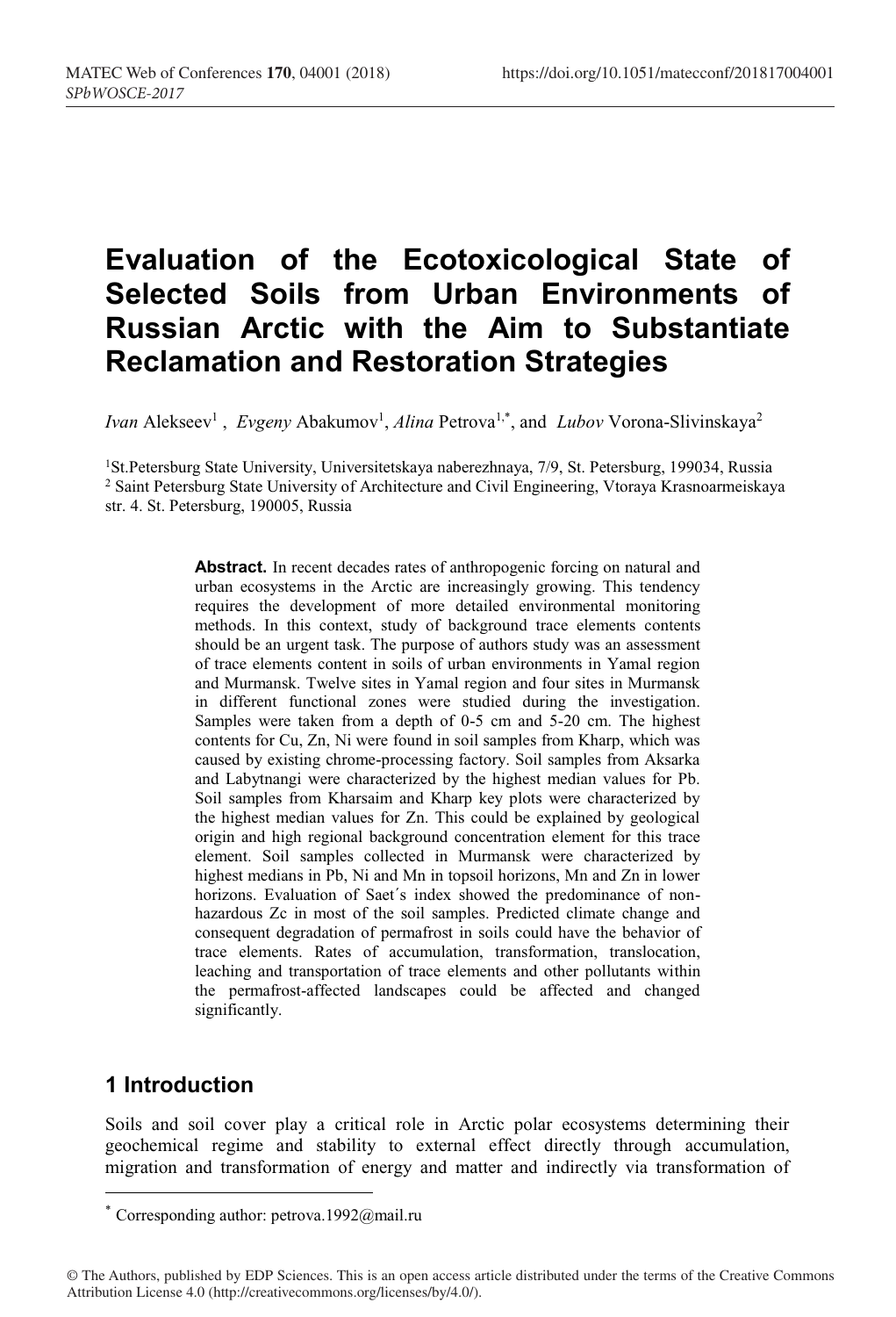flows and processes. Increasing rates of anthropogenic effects on natural and urban ecosystems in the Arctic requires development of more detailed environmental monitoring system and applied tools. In this context, study of background trace elements concentrations should be an urgent task. At the same time heavy metals are naturally the part of parent materials and soils appearing in the form of sulfides, oxides, silicates, and carbonates [1]. Heavy metals are considered as the major group of anthropogenic pollutants in soils. Previously conducted studies showed that trace metals could reach the Arctic by different paths both anthropogenic and natural [1-6]. Permafrost-affected soils are also the great storage of carbon and accumulate a great amount of organic matter [8]. Organic matter is capable of forming organo-minerals associations [9]. Therefore, soil organic matter hence could retain various trace elements by different mechanisms: the ionexchange, proton displacement, and inner or outer-sphere complex formation [10]. West Siberian Arctic environments are being developed intensively due to the exploration of oil and gas. The problem of environmental restoration and environmental management is an urgent objective in Yamal, Taz and southeast Gydan Peninsula [11, 12]. Yamal region is actively developing in recent decades. It is one of the richest region in context of oil and gas deposits. Rise of urban area leads to enhancing of pollution risks by sources connected to the settlements [13, 14].

Moreover, urban areas could be considered as areas with increased risk in context of trace elements and will continue to be so for a long time, according to predictions [7]. Research of pollutant behavior in both urban and natural soils seems to be one of the most important issues for investigations in further decades. Such investigations could be used for making accurate risk assessments concerning such aspects as human health and long-term ecological effects. Approaches for establishment of the limit values and identification priorities concerning the remediation of contaminated sites could also be developed [7]. Data about the trace elements content in soil of the Arctic is limited and should be stated as insufficient. Evaluation of anthropogenic impacts on Arctic ecosystems requires not only background levels of trace metals, but also landscape distribution of elements in permafrost-affected soils in relation to soil properties [1, 15-18]. This study was aimed at evaluation of trace elements content of urban soils in Yamal region and Murmansk.

## **2 Materials and methods**

The investigation was conducted on the territory of Yamal autonomous region within the settlements (Aksarka, Kharsaim, Kharp, Labytnangi, Salekhard) and Murmansk. Both regions are referred to the zone of discontinuous permafrost.

Soil classification was conducted according to «Classification and diagnostics of Russian soils» and World Reference Base for Soil resources. Detailed description of studied key plots is given in Table 1.

| Key plot  | Geographical<br>coordinates   | Functional<br>zone/Landscape<br>description | Name of the soils in WRB (2014);<br>Russian soil classification system (2008) |  |
|-----------|-------------------------------|---------------------------------------------|-------------------------------------------------------------------------------|--|
| Aksarka   | N66°33'54,3"<br>E 67°48'04,8" | Recreational<br>functional zone             | Urbic Technosol; Urbanozem                                                    |  |
| Kharsaim  | N66°35'54,7"<br>E 67°18'34,2" | Recreational<br>functional zone             | Urbic Technosol; Urbanozem                                                    |  |
| Salekhard | N66°33'31,9"<br>E 66°34'07,2" | Residential functional<br>zone              | Urbic Technosol; Urbanozem                                                    |  |

**Table 1**. General information on studied key plots.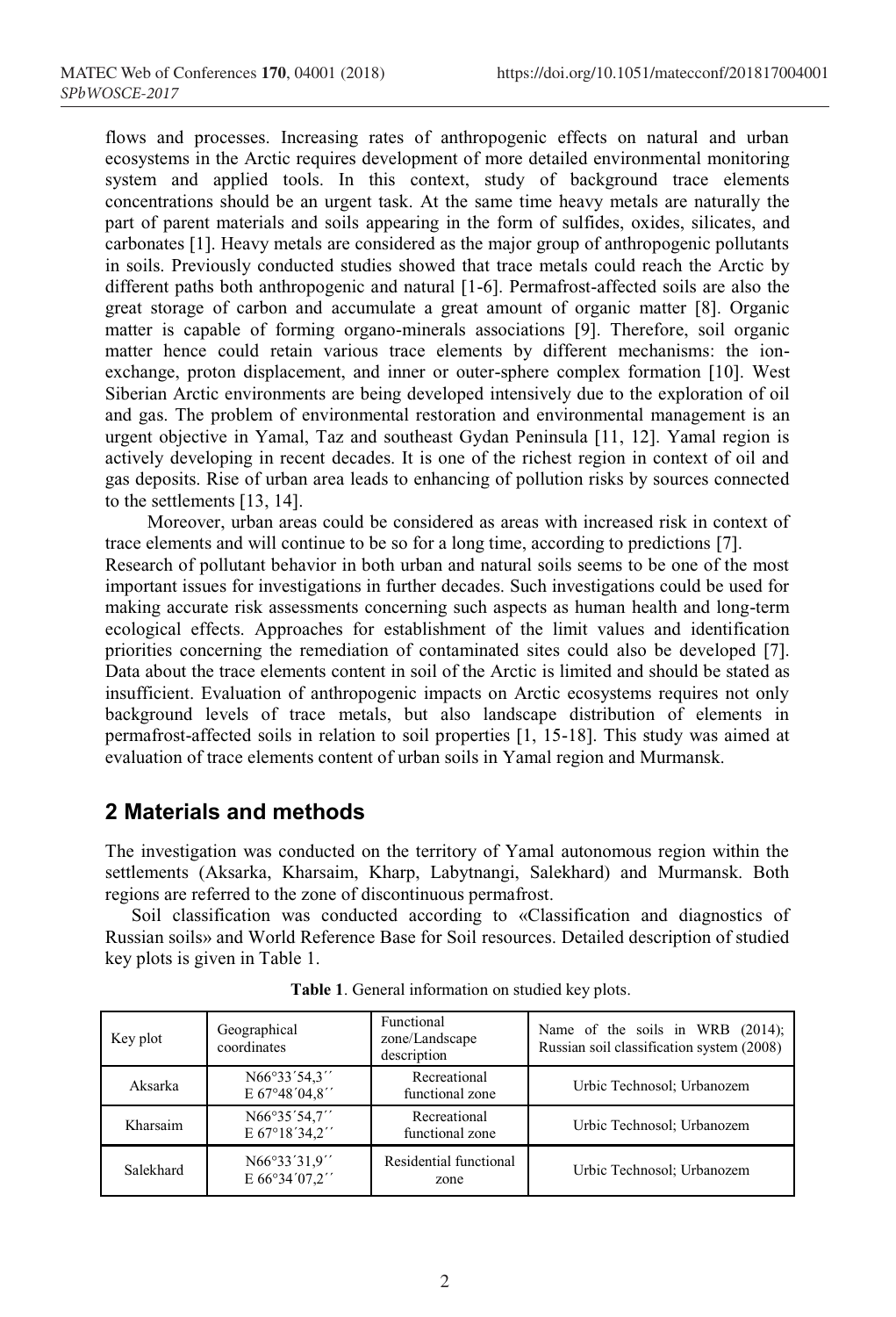| Labytnangi | N66°40'01,1''<br>E 66°20'59,6" | Industrial functional<br>zone                                      | Urbic Technosol; Technozem                                                                                                                                        |  |
|------------|--------------------------------|--------------------------------------------------------------------|-------------------------------------------------------------------------------------------------------------------------------------------------------------------|--|
| Kharp      | N66°48'34,0"<br>E 65° 47'08.0" | Industrial functional<br>zone                                      | Urbic Technosol; Technozem                                                                                                                                        |  |
| Murmansk   | N 68°58'45"<br>E 33°05'33"     | Recreational<br>$(x2)/$ Industrial/Reside<br>ntial functional zone | Urbic Technosol/Histic gleyic<br>Podsol/Urbic Technosol/Entic Podzol;<br>Torfyano-stratozem/Torfyano-Podzol<br>gleeviy/Urbo-stratozem/Torfyano-<br>Podbur gleeviy |  |

Ecotoxicological state of Russian Arctic cities is underestimated. Therefore this research was aimed at investigation of trace metals content in soils of both Yamal and Murmansk urban environments, and estimation of the profile trends of trace metals distribution in permafrost-affected soils of studied urban areas. During the investigation twelve sites in Yamal region and four sites in Murmansk were studied. Samples were taken from a depth of 0-5 cm and 5-20 cm. Soil samples have been collected in industrial (Labytnangi, Kharp, Murmank), residential (Salekhard), recreational functional zones (Aksarka, Kharsaim, Murmansk). Laboratory analysis was conducted in the Komi Scientific Centre Laboratory of the Russian Academy of Sciences. Trace elements contents (Pb, Cu, Ni, Zn, Mn) were determined with an X-ray fluorescent analyzer «Spectroscan-MAX». The obtained values were compared with the permissible concentrations and maximum allowable concentrations adopted in Russia, which are contained in special normative documents.

Background concentrations of heavy metals were taken from the obtained data for natural soils of Beliy Island [6, 19]. The Clarke concentration in Earth´s crust was taken as a background concentration of lead.

## **3 Results and discussions**

Data about soil chemical properties was determined for fine earth (Table 2). Obtained data indicated that soils are characterized by following features. Soils were characterized principally by strongly acidic (pH 5.1-5.5) conditions in Kharsaim, slightly acidic and almost neutral (pH 6.1-6.9) conditions in Aksarka, Labytnangi and Murmansk (Table 2). The pH values were characterized mostly as strongly acidic (pH 4.7-5.1) for Salekhard and Kharp key plots. Particle size distribution analysis showed predominance of silt fraction in soils of key plots located on the river terraces of Ob´ River (Aksarka, Kharsaim) and predominance of sand fraction in soils of the other key plots (Salekhard, Labytnangi, Kharp, Murmansk) (Table 2). The total organic carbon content in studied soil samples showed relatively high variability (values ranged between 0.19 % and 14.58%). It might be caused by high heterogeneity of soil material in studied technosoils due to the mixing caused by human activity.

Results about the trace elements content for investigated key plots in urban environments of Yamal region and Murmansk are summarized in Figure 2. The highest concentrations for Cu, Zn, Ni were found in the Kharp key plot which was probably caused by existing chrome-processing factory. The highest median values for Pb were found in soil samples from Aksarka and Labytnangi key plots. Soil samples from Kharsaim and Kharp key plots were characterized by the highest median values for Zn. This could be explained by geological origin and high regional background concentration element for this trace element [19].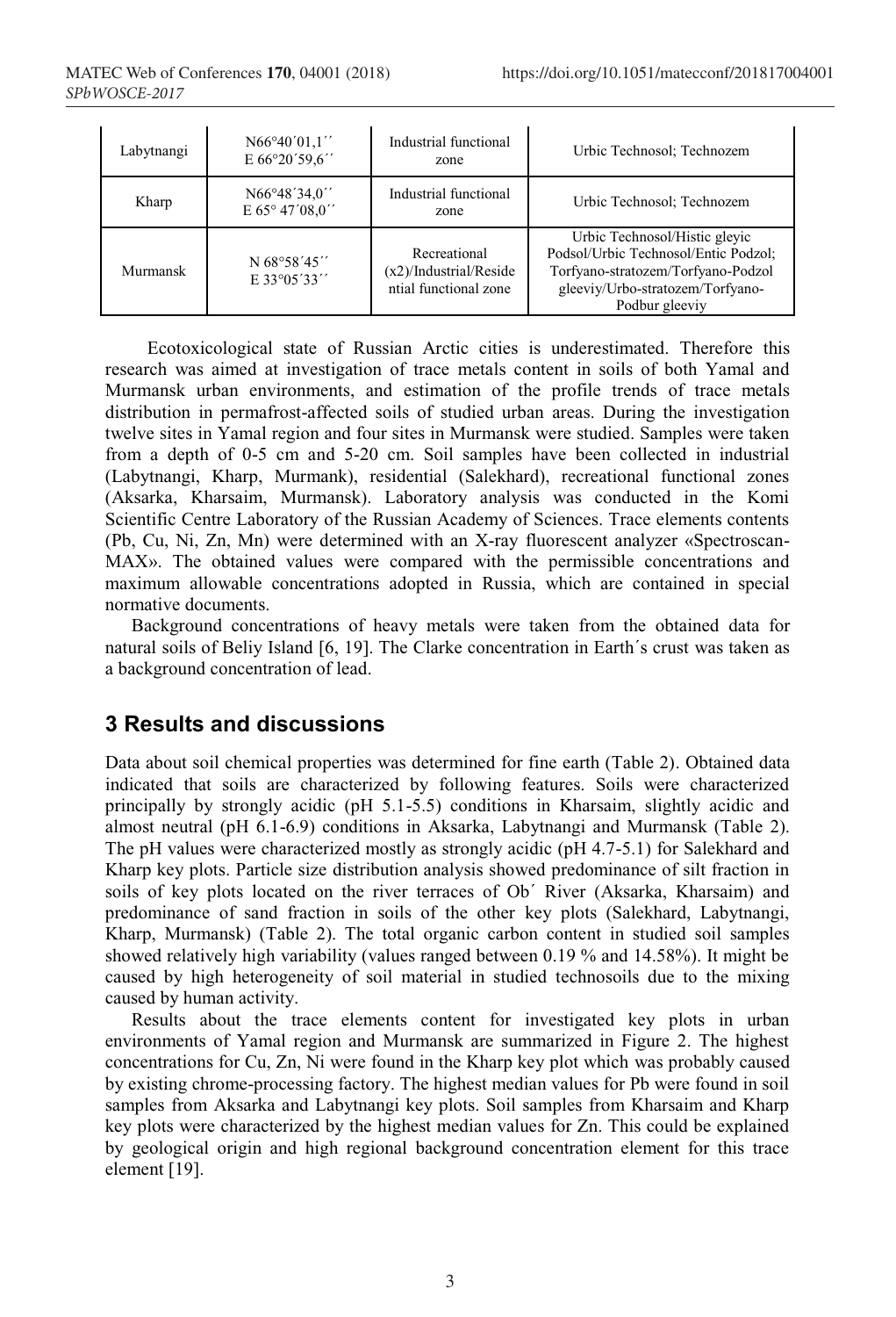|                  |           |        |                | Particle size distribution, % |      |                  |  |  |  |  |
|------------------|-----------|--------|----------------|-------------------------------|------|------------------|--|--|--|--|
| Soil ID          | Depth, cm | TOC, % | pH in<br>water | Clay                          | Silt | Sand             |  |  |  |  |
| Kharsaim         |           |        |                |                               |      |                  |  |  |  |  |
| Km1              | $0 - 5$   | 9,47   | 5,7            | 20                            | 65   | 15               |  |  |  |  |
| Km1              | $5 - 20$  | 2,13   | 5,2            | 17                            | 70   | 13               |  |  |  |  |
| Km <sub>2</sub>  | $0 - 5$   | 0,41   | 5,2            | 31                            | 53   | 16               |  |  |  |  |
| Km <sub>2</sub>  | $5 - 20$  | 0,19   | 5,25           | 25                            | 62   | 13               |  |  |  |  |
| Aksarka          |           |        |                |                               |      |                  |  |  |  |  |
| Aks1             | $0 - 5$   | 0,23   | 5,87           | 20                            | 73   | $\boldsymbol{7}$ |  |  |  |  |
| Aks1             | $5 - 20$  | 3,23   | 6,93           | 17                            | 61   | 12               |  |  |  |  |
| Aks2             | $0 - 5$   | 3,49   | 6,42           | 25                            | 63   | 12               |  |  |  |  |
| Aks2             | $5 - 20$  | 5,69   | 6,33           | 35                            | 48   | 17               |  |  |  |  |
| Salekhard        |           |        |                |                               |      |                  |  |  |  |  |
| Sal1             | $0 - 5$   | 3,24   | 4,92           | 23                            | 30   | 47               |  |  |  |  |
| Sal1             | $5 - 20$  | 0,93   | 4,78           | 12                            | 25   | 63               |  |  |  |  |
| Sal <sub>2</sub> | $0 - 5$   | 1,56   | 5,67           | 17                            | 31   | 52               |  |  |  |  |
| Sal2             | $5 - 20$  | 3,26   | 6,39           | 6                             | 19   | 75               |  |  |  |  |
| Kh1              | $0 - 5$   | 0,84   | 4,71           | 16                            | 20   | 64               |  |  |  |  |
| Kh1              | $5 - 20$  | 14,58  | 5,43           | 14                            | 34   | 52               |  |  |  |  |
| Kh <sub>2</sub>  | $0 - 5$   | 6,34   | 5,06           | 15                            | 29   | 56               |  |  |  |  |
| Kh <sub>2</sub>  | $5 - 20$  | 3,75   | 6,09           | 14                            | 25   | 61               |  |  |  |  |
| Labytnangi       |           |        |                |                               |      |                  |  |  |  |  |
| Lab1             | $0 - 5$   | 3,89   | 6,39           | 17                            | 28   | 65               |  |  |  |  |
| Lab1             | $5 - 20$  | 4,38   | 6,32           | 12                            | 18   | 70               |  |  |  |  |
| Lab <sub>2</sub> | $0 - 5$   | 4,54   | 6,42           | 9                             | 19   | 72               |  |  |  |  |
| Lab <sub>2</sub> | $5 - 20$  | 5,23   | 4,9            | 9                             | 27   | 64               |  |  |  |  |
| Lab <sub>3</sub> | $0 - 5$   | 5,23   | 6,42           | 11                            | 35   | 54               |  |  |  |  |
| Lab <sub>3</sub> | $5 - 20$  | 4,53   | 6,32           | 12                            | 17   | 71               |  |  |  |  |
| Murmansk         |           |        |                |                               |      |                  |  |  |  |  |
| Murl             | $0 - 5$   | 3,99   | 6,43           | 19                            | 23   | 68               |  |  |  |  |
| Murl             | $5 - 20$  | 4,70   | 6,1            | 15                            | 21   | 64               |  |  |  |  |
| Mur2             | $0 - 5$   | 4,60   | 6,25           | 14                            | 24   | 62               |  |  |  |  |
| Mur2             | $5 - 20$  | 5,50   | 5,12           | $\,$ 8 $\,$                   | 31   | 61               |  |  |  |  |

**Table 2**. Standard soil characteristics of studied key plots.

Soil samples collected in Murmansk were characterized by highest medians in Pb, Ni and Mn in topsoil horizons, and Mn in lower horizons (Mur1 and Mur3 - recreational functional zone); Mn and Zn (Mur2 - industrial functional zone); Mn and Ni in topsoil horizon, Mn and Zn in lower horizon (Mur4-residential industrial zone). Since soil samples in Murmansk were collected from less-disturbed soils (compared to highly human-mixed soil material in settlements of Yamal autonomous region) profile distribution of trace elements seems to be similar to analogical in natural soils of the Arctic region reported in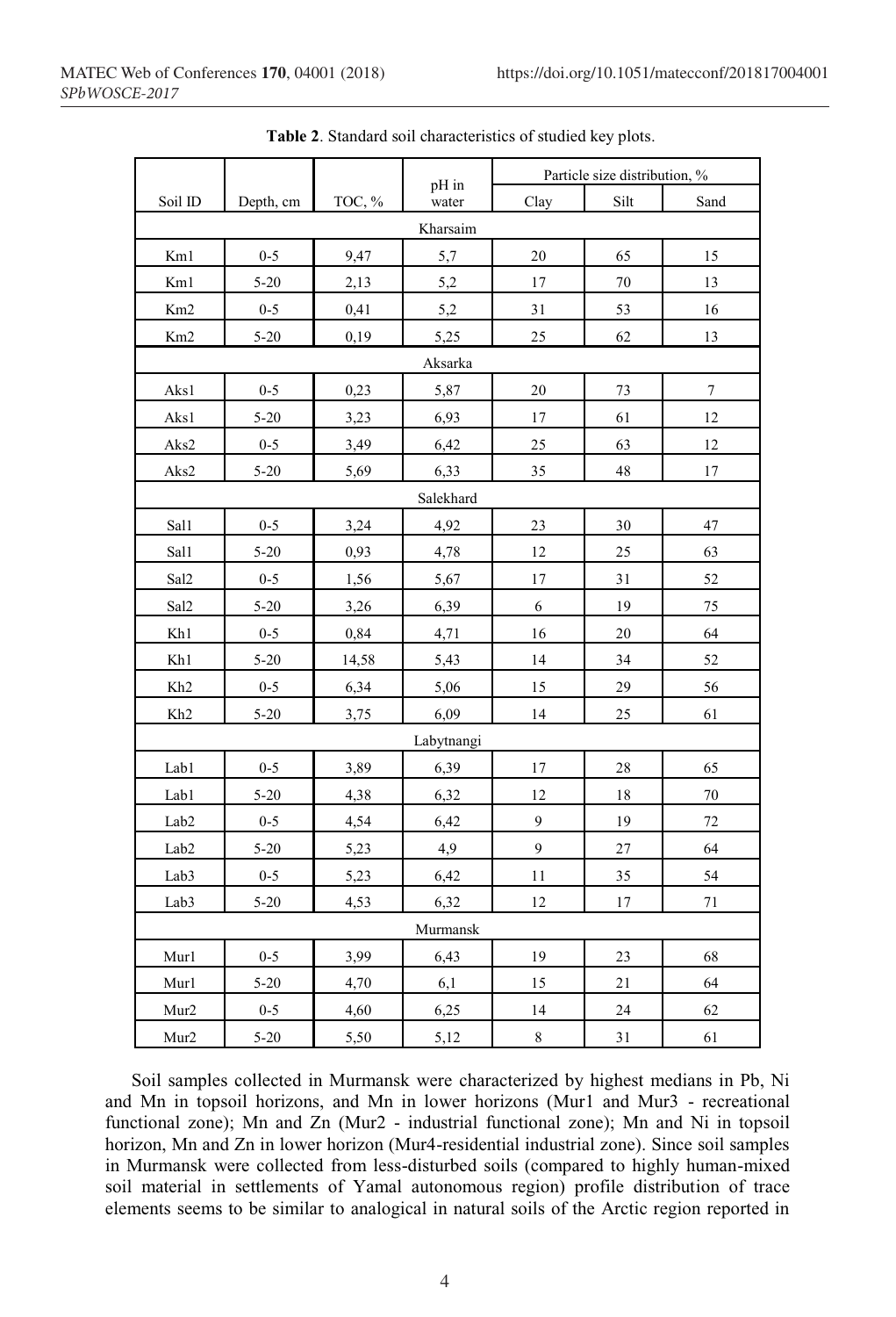previous works [6, 19, 20]. It means that the highest contents of trace elements occurred in histic topsoil horizons or on the biogeochemical barriers (which could be developed on the active layer-permafrost border or in redoximorphic conditions).



5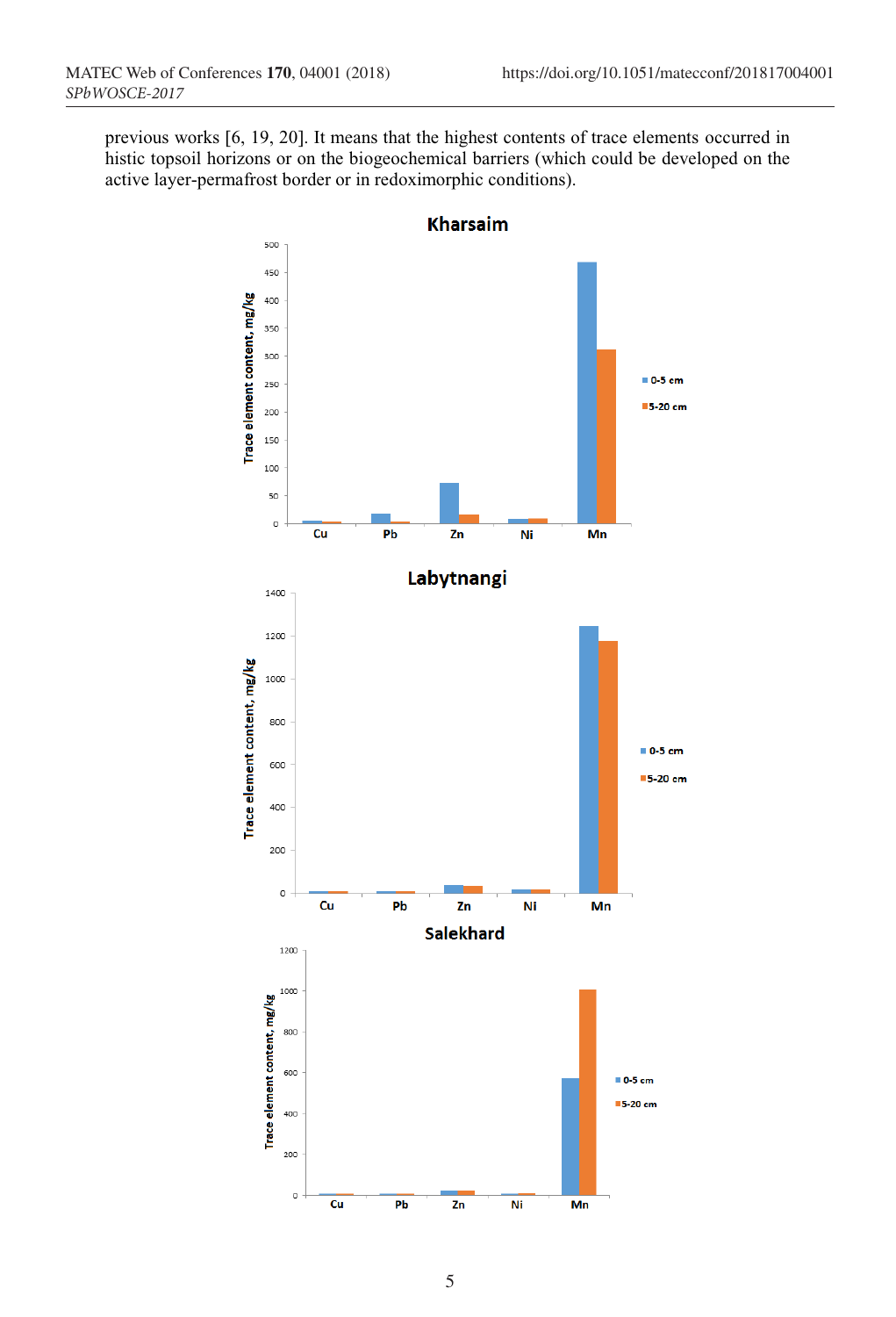

**Fig. 1.** Trace elements content in urban soils of Yamal region and Murmansk.

The calculation of Saet´s index (Zc) was also performed. Not only average arithmetic values of coefficient of concentration (Kk) were used, but also its average geometric values. Most of the soil samples were characterized by non-hazardous ( $Zc \le 16$ ) levels of total soil contamination. This fact characterized soils as unpolluted. Saet´s index was determined at levels of  $(16 < Z< 32$ , moderately dangerous level) just in few soil samples from Aksarka and Kharp. The rest soil samples were characterized by Zc<16 (non-dangerous level of contamination).

Degradation of permafrost could alter the behavior of trace elements in soils. It could affect the rates of accumulation, transformation, translocation, leaching and transportation of trace elements and other pollutants within the permafrost-affected landscapes. Consequently, ecosystem services provided by urban soils should be investigated in context of predicted climate change [21-23]. All the hydraulic works [24], hydropower plants exploitation [15-24] should be done according with the soil pollution protection measures, so as with the application of different soil hydrophysical properties investigation [25-26].

## **4 Summary**

Analysis of obtained data showed the highest concentrations for Cu, Zn, Ni in soil samples from Kharp. It could be probably caused by existing chrome-processing factory. The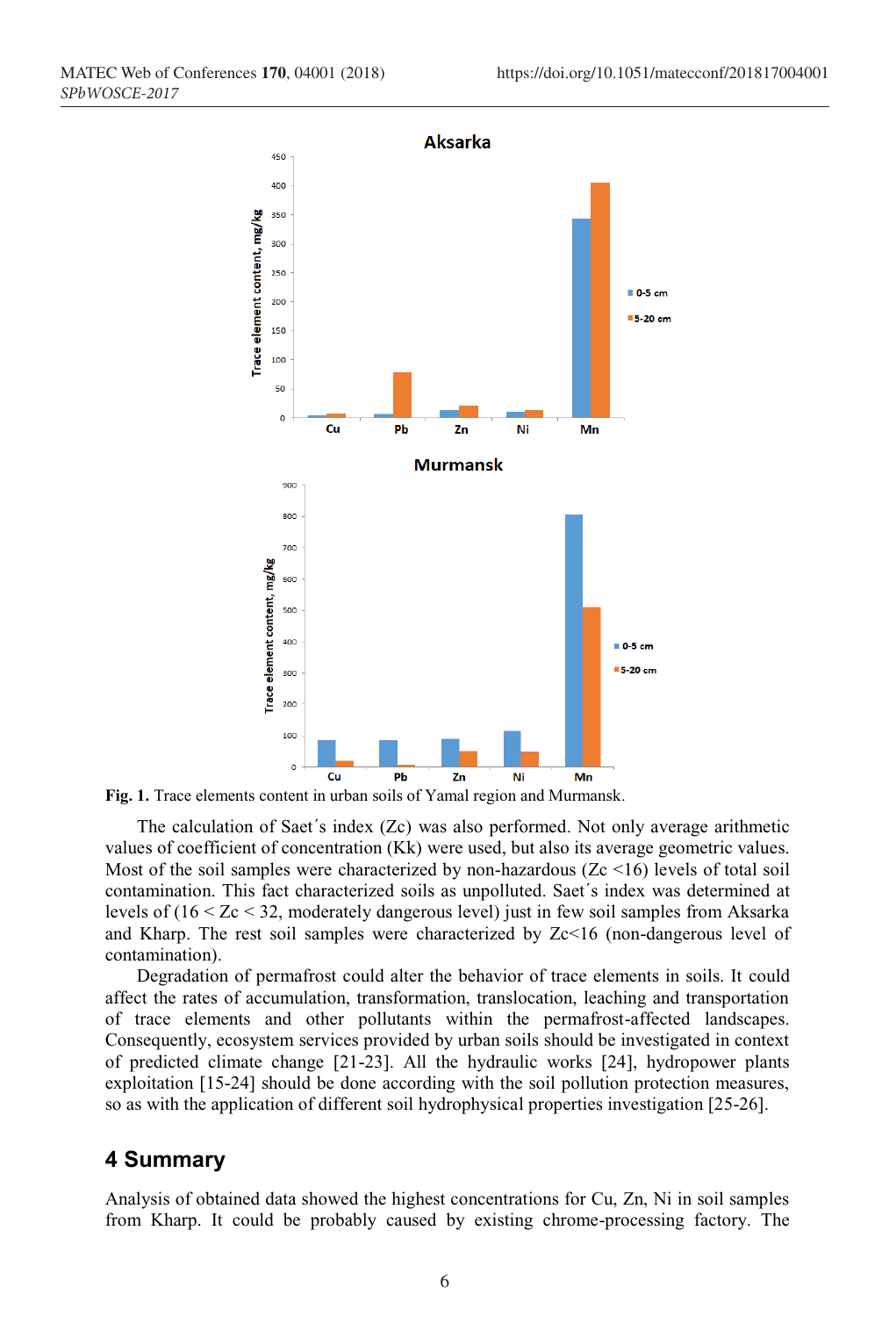highest median values for Pb were found in soil samples from Aksarka and Labytnangi. Soil samples from Kharsaim and Kharp key plots were characterized by the highest median values for Zn. This could be explained by geological origin and high regional background concentration element for this trace element. Soil samples collected in Murmansk were characterized by highest medians in Pb, Ni and Mn in topsoil horizons, and Mn in lower horizons (Mur1 and Mur3 - recreational functional zone); Mn and Zn (Mur2 - industrial functional zone); Mn and Ni in topsoil horizon, Mn and Zn in lower horizon (Mur4 residential industrial zone).

Evaluation of Saet´s index revealed that most of the soil samples were characterized by non-hazardous (Zc <16) levels of total soil contamination. It characterized soils as unpolluted. Saet's index was determined at levels of  $(16 < Z<sub>C</sub> < 32$ , moderately dangerous level) just in few soil samples from Aksarka and Kharp. The rest soil samples were characterized by Zc<16 (non-dangerous level of contamination).

## **5 Acknowledgments**

This study was supported by Russian Foundation for basic research, grant 1634-60010, Russian presidents' grant for Young Doctors of Science № MD-3615.2015.4, the Government of the Yamal autonomous region and Grant of Saint-Petersburg State University "Urbanized ecosystems of the Russian Arctic: dynamics, state and sustainable development".

## **References**

- 1. I. Antcibor, A. Eschenbach, S. Zubrzycki, L. Kutzbach, D. Bolshiyanov, E.-M. Pfeiffer, Russia. Biogeosciences, **11**, 1-15 (2014).
- 2. L.A. Barrie, D. Gregor, B. Hargrave, R. Lake, D. Muir, R. Shearer, B. Tracey, and T. Bildeman, Sci. Total Environ., **122**, 1–74 (1992).
- 3. K.A. Rahn, U. Tomza, and T.V. Khodzher, J. Aerosol Sci., Elsevier Science, **28**(1), 465–466 (1997).
- 4. F. Rovinsky, B. Pastuchov, Y. Bouyvolov, and L. Burtseva, Sci. Total Environ., **160/161**, 193–199 (1995).
- 5. D.J. Thomas, B. Tracey, H. Marshall, and R.J. Norstrom, Sci. Total Environ., Elsevier Science Publishers, **122**, 135–164 (1992).
- 6. N. Arefiev, V. Garmanov, V. Bogdanov, Yu. Ryabov, V. Terleev, V. Badenko, Procedia Engineering, **117**, 26-31 (2015).
- 7. M. Linde, Uppsala: Sveriges lantbruksuniv., Acta Universitatis agriculturae Sueciae, **1652-6880** (2005).
- 8. C. Tarnocai, J. Canadell, E. Schuur, P. Kuhry, G. Mazhitova, and S. Zimov, Global Biogeochemy, **23**, 11 (2009).
- 9. S. Hofle, J. Rethemeyer, C. Mueller, and S. John, Biogeosciences, **10**, 3145–3158 (2013).
- 10. M. Schnitzer, Soil Science Society of America, **17**, 77-101 (1986).
- 11. V.V. Terleev, A.G. Topazh, W. Mirschel, Russian Meteorology and Hydrology, **40(4)**, 278-285 (2015).